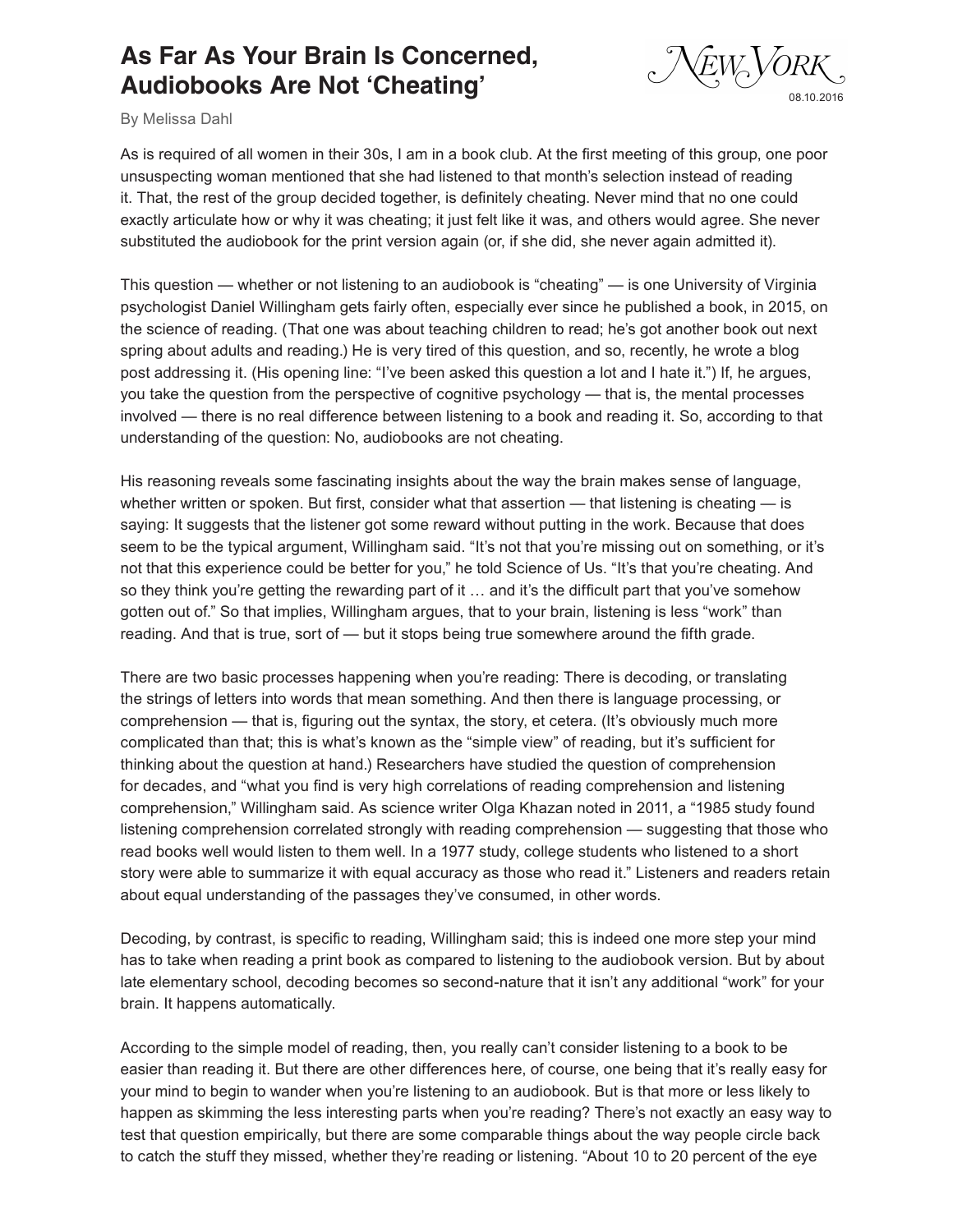movements you make are actually regressions, where your eyes are moving backwards," Willingham explained. Many of those regressions happen when you thought you had the word, but — whoops, no, you didn't quite get it; others happen when you might be trying to work out syntax.

And something similar happens with the brain's auditory system, specifically a phenomenon called echoic memory. "I'm sure you've had the experience where someone says something, and you're not really listening, and then you can tell from their intonation that they've stopped talking and that they've asked you a question," Willingham said. "And you're like, 'Oh, shit, I totally was not listening to this person.' And then you say, 'I'm sorry, what?' And then in that moment where you say, 'I'm sorry, what?' — you're able to recover what it was they asked you." You did not listen. And yet you still heard, and there is a wisp of a memory of that, which is still banging around inside your mind. "And you are, in the time it takes you to say, 'I'm sorry, what?' — you are consulting that little memory store, and you get the last second or two of what they said," he continued. So that, he argues, is comparable to the visual system's eye regressions: In both mental processes, your mind ticks back to what it just consumed, in order to double check the meaning.

The TL;DR version of all of this is that as far as the mental processes are concerned, there really isn't much difference between reading and listening to a book. One is not more work than the other. And yet there is, maybe, something to the way your elementary-school teacher might've phrased the question — you're only cheating yourself. Returning for a moment to the simple model of reading: The decoding process does become automatic once you've passed a certain level of reading proficiency, but you can become even better at this well into adulthood — and the only way to get better is by reading. The improvements are small ("infinitesimal," as Willingham put it) but they are there, and up for the grabs for a reader. Comprehension, too, is something that improves the more you read. And there are also, of course, times when you need to remind yourself of something farther back in the text, something that is no longer held in that one- to two-second echoic memory. (Which Greyjoy is Victarion, again?) You could pause the audiobook and hit that 15-second rewind button until you find it. But you probably won't.

There's also this question to contend with: Are you consuming the text the way the author intended it? (And how much does that matter?) The reader of Willingham's own audiobook did a wonderful job, for example, but there were jokes stepped on, punch lines that didn't quite land the way Willingham exactly intended. (This, incidentally, is why listening to one of those recent books in the funny female memoir genre — like Amy Poehler's Yes Please — is often a much better experience than reading them.) "The idea that you are experiencing the novel in a way the author did not intend, that you're missing out in some way — I'm much more open to that than 'You listened to it, you big cheater,'" Willingham said.

The literary value of audiobooks versus print books — that's up for wider interpretation. But there's another way to consider the question of cheating, one that, incidentally, annoys Willingham the most. On my commute this week, for example, I began listening to H Is for Hawk, and so some might argue that, once I'm done, I can't claim to have really "read" it. "There are people who think of reading as a sort of achievement, a mark of honor that you've done something worthy of respect," Willingham said. "There's this sense that when you have read a book, you've done something that is worthy of pride, and it is worthy of other people patting you on the back."

This, to his mind, is nonsense, a holdover from elementary-school days. "You know, there are classrooms that are set up with that very much in mind," he said. "There's a reader wall and you get a star next to your name every time you finish a book, and the number of books is counted. And I think some of that feeling in adults may be ... a hangover from prior school experiences." It's a rather sad way to view reading as an adult, he contends, and he has a point. After all, grown-ups can't exchange a list of books they've read for a free personal pan pizza.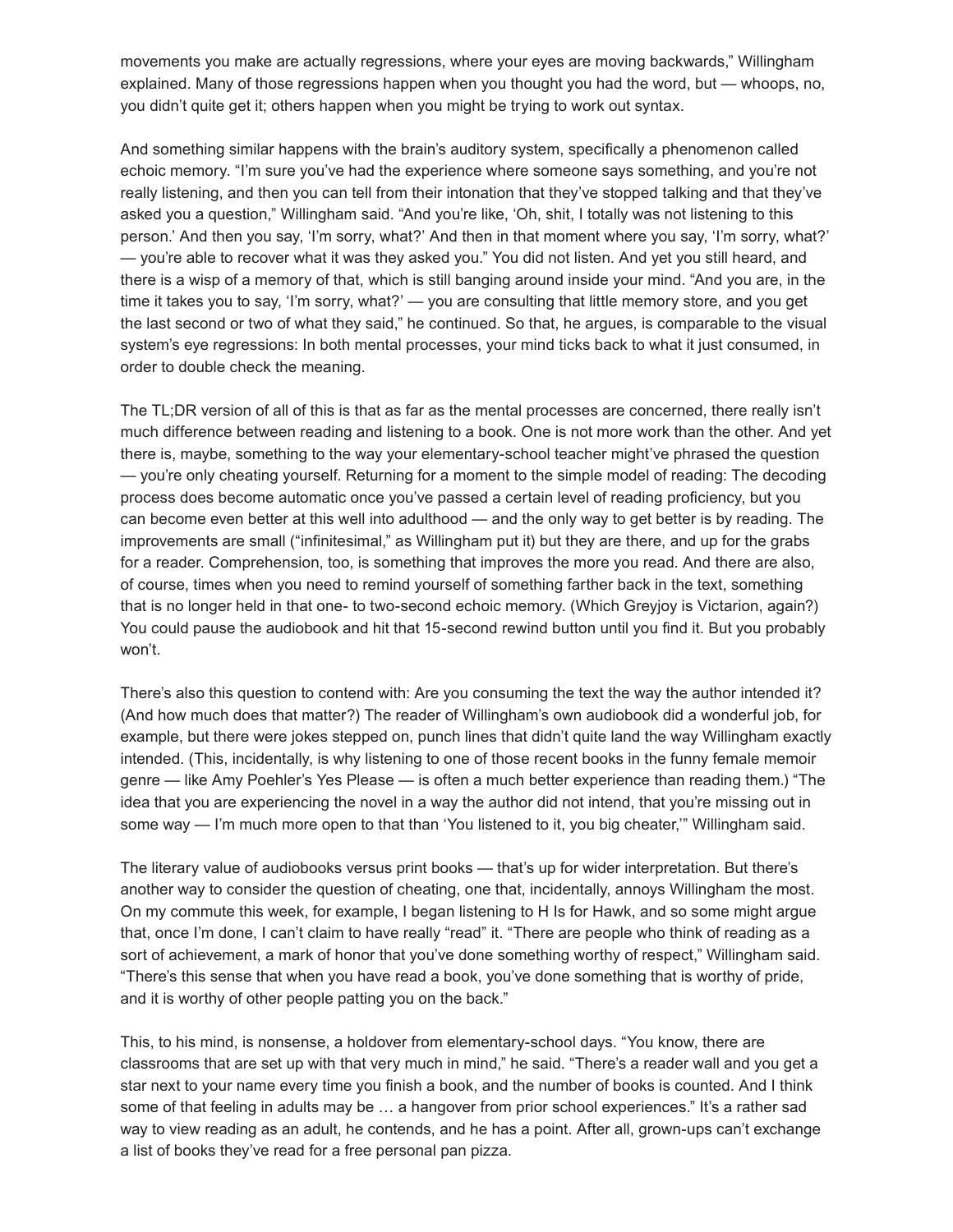### **Is listening to a book 'cheating?'**

# The Washington Post

By Valerie Strauss 07.31.2016

Ever since audiobooks began to gain in popularity more than a decade ago, this question has been raised: Are kids who listen to assigned books rather than reading them actually cheating? Is reading a book anywhere near the same thing as listening?

In this post, cognitive scientist Daniel Willingham asks and answers these questions. Willingham is a professor of psychology at the University of Virginia, where he has taught since 1992. Until about 2000, his research focused on the brain basis of learning and memory, and today, it concerns the application of cognitive psychology to K-16 education. He is the author of "Why Don't Students Like School?"and "When Can You Trust the Experts?" and "Raising Kids Who Read." He blogs here, and his posts have been appeared frequently over the years on this blog, including "What is developmentally appropriate in learning," and "Why kids lose interest in reading as they get older." This appeared on his blog. He gave me permission to publish it.

### By Daniel Willingham

I've been asked this question a lot and I hate it. I'll describe why in a bit, but for now I'll just change it to "does your mind do more or less the same thing when you listening to an audiobook and when you read print?"

The short answer is "mostly."

An influential model of reading is the simple view (Gough & Tumner, 1986), which claims that two fundamental processes contribute to reading: decoding and language processing. "Decoding" obviously refers to figuring out words from print. "Language processing" refers to the same mental processes you use for oral language. Reading, as an evolutionary late-comer, must piggy-back on mental processes that already existed, and spoken communication does much of the lending.

So according to the simple model, listening to an audio book is exactly like reading print, except that the latter requires decoding and the former doesn't.

#### Is the simple view right?

Some predictions you'd derive from the simple view are supported. For example, You'd expect that a lot of the difference in reading proficiency in the early grades would be due to differences in decoding. In later grades, most children are pretty fluent decoders so differences in decoding would be more due to processes that support comprehension. That prediction seems to be true (e.g., Tilstra et al, 2009).

Especially relevant to the question of audiobooks, you'd also predict that for typical adults (who decode fluently) listening comprehension and reading comprehension would be mostly the same thing. And experiments show very high correlations of scores on listening and reading comprehension tests in adults (Bell & Perfetti, 1994; Gernsbacher, Varner, & Faust, 1990).